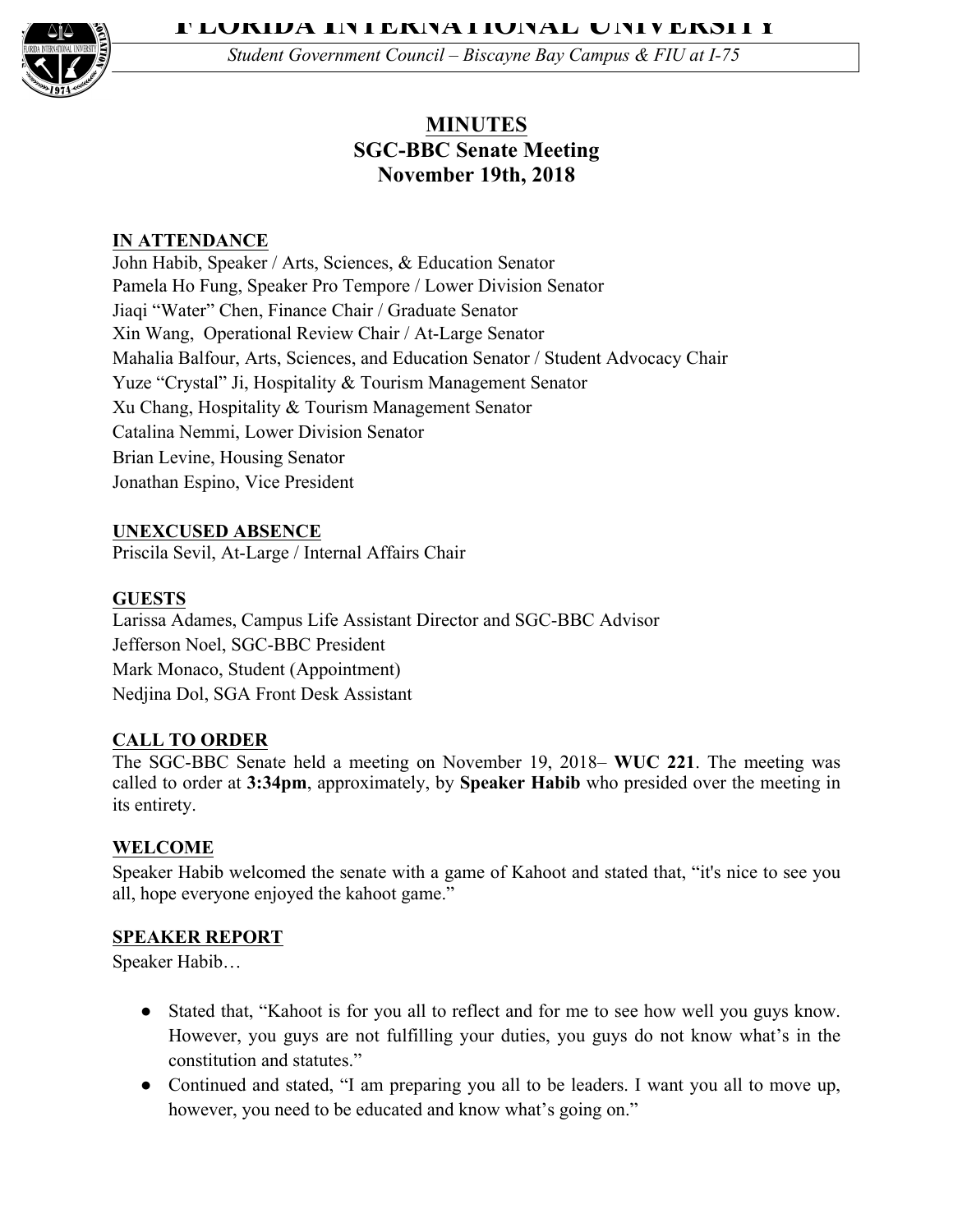• Mentioned that they will be going over a lot today.

## **VICE PRESIDENT REPORT**

Vice President Espino…

- Informed the senate that he does not have any updates regarding any of the special projects that he has been working on.
- Mentioned that he will be sending doodles for one on one meetings to the senate.

## **SPEAKER PRO TEMPORE REPORT**

Speaker Pro Ho Fung…

- Mentioned that they had a lot of meetings today which were, Student Advocacy, Finance, Operational Review and Eboard Meeting. She stated that the meetings were good.
- Reported about the senate focus board that Senator Nemmi will explain further more and senate will be working on it before the end of the semester.
- Updated the council on resolution homework, "I will meet with Edward Furnas to discuss the possibility of giving access for students to charge their electronics in the gliders."

### **ADVISOR REPORT**

Ms. Adames…

• Informed that senate that if they have received an email about payroll, they need to complete everything ASAP because the sooner they replied, sooner they will receive stipend.

### **NEW BUSINESS**

### **A. Approval of the Minutes**

Senator Levine asked for Unanimous Consent that the Senate Minutes of November 14, 2018, as corrected, be approved.

There was no objections, therefore the Senate Minutes of November 14, 2018, as corrected, were approved.

### **B. Appointments**

### *Mark Monaco* **for Health Services Administration (H.S.A.) Senator**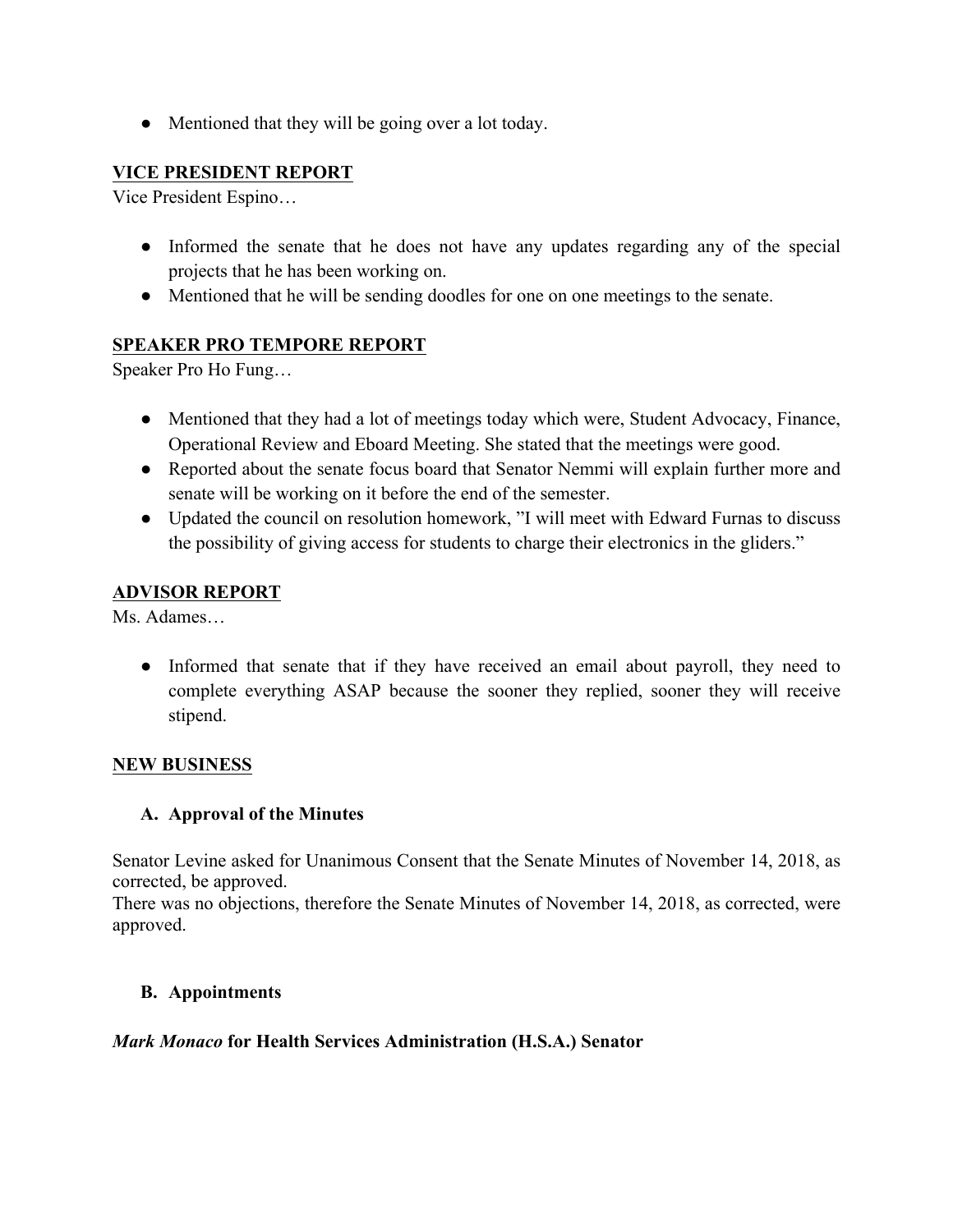Speaker Habib gave Mark Monaco 2 minutes to present himself in front of the senate followed by 2 minutes of discussion.

Mark Monaco presented himself and explained why he should be appointed as the senator of Health Services Administration. Speaker Habib then opened the floor for 2 minutes of discussion.

Senator moved to end discussion time, Senator Chen seconded the motion. The motion was passed unanimously.

Senator Balfour moved to appoint Mark Monaco for position as Senator of Health Services Administration.

Senator Levine seconded the motion.

Roll Call Vote:

John Habib–Yea Mahalia Balfour-Yea Jiaqi "Water" Chen–Yea Yuze "Crystal" Ji- Yea Xin Wang–Yea Xu Chang- Yea Pamela Ho Fung-Yea Catalina Nemmi-Yea Brian Levine- Yea

By a vote of 9/0/0, Mark Monaco was appointed as Senator of Health Services Administration.

#### **C. Nominations**

#### ● **Finance Committee Nominations**

Senator Chen nominated Senator Levine to be a member of the Finance Committee. Senator Levine accepted the nomination.

Speaker Habib gave Senator Levine one minute to present followed by 2 minutes of Q/A.

Senator Balfour moved to appoint Senator Levine as a member of the Finance Committee. Senator Nemmi seconded the motion.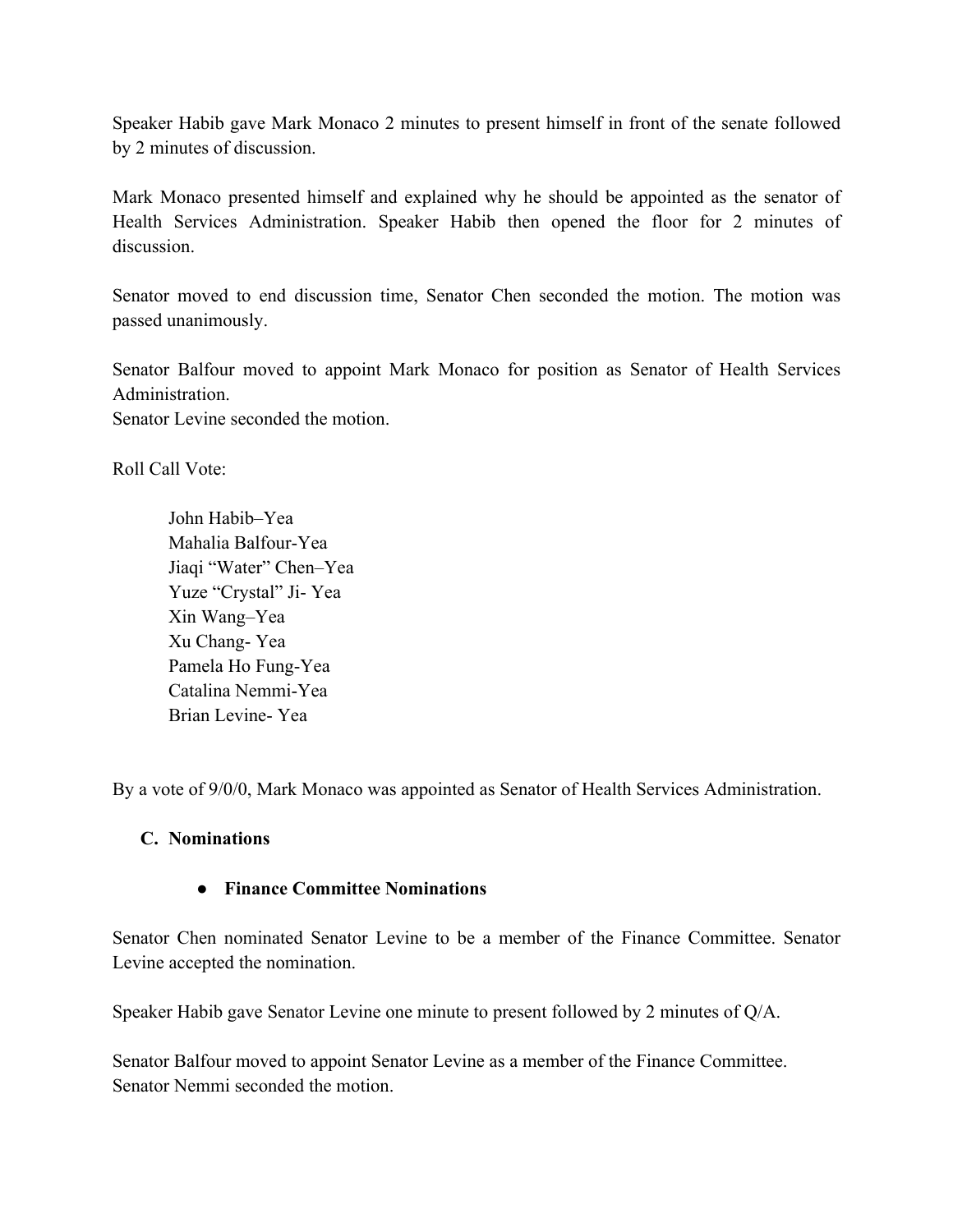Roll Call Vote:

John Habib–Yea Mahalia Balfour-Yea Jiaqi "Water" Chen–Yea Yuze "Crystal" Ji- Yea Xin Wang–Yea Xu Chang- Yea Pamela Ho Fung-Yea Catalina Nemmi-Yea Brian Levine- Abstain Mark Monaco -Yea

By a vote of 9/0/1, Senator Levine was appointed as a member of the Finance Committee.

### ● **Rules, Legislation, and Judiciary (R.L.J.) Chair Nominations**

Speaker Pro Ho Fung nominate Senator Levine for Chair of the Rules, Legislation and Judiciary Committee. Senator Levine accepted the nomination.

Speaker Habib gave Senator Levine one minute to present followed by 2 minutes of Q/A.

Senator Balfour moved to end discussion time. Senator Chen seconded the motion. Motion passes.

Senator Wang moved to appoint Senator Levine as Chair of the Rules, Legislation and Judiciary Committee

Senator Balfour seconded the motion.

Roll Call Vote:

John Habib–Yea Mahalia Balfour-Yea Jiaqi "Water" Chen–Yea Yuze "Crystal" Ji- Yea Xin Wang–Yea Xu Chang- Yea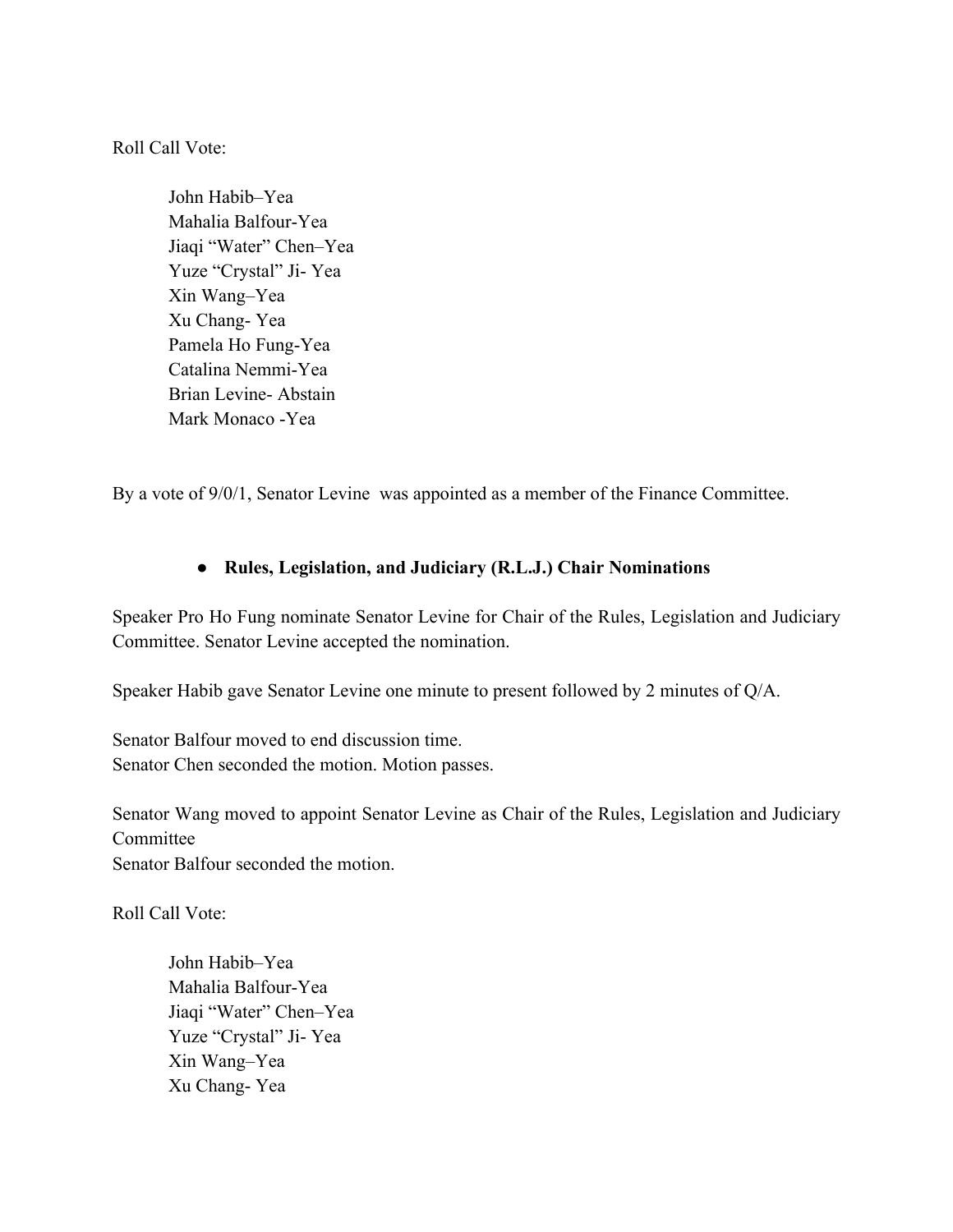Pamela Ho Fung-Yea Catalina Nemmi-Yea Brian Levine- Abstain Mark Monaco -Yea

By a vote of 9/0/1, Senator Levine was appointed as Chair of the Rules, Legislation and Judiciary Committee.

## **D. First Reading of Resolution 2018.0014**

Speaker Habib opened the floor to Senator Balfour to present the resolution to the senate.

Senator Balfour did the first reading of Resolution 2018.0014

Speaker Habib asked the senate for suggestion of the first reading.

## **E. Allocation for the SGC-BBC Senate Tri-fold**

Speaker Habib asked Senator Nemmi to present the Allocation for the SGC-BBC Senate Tri-fold to the council.

Senator Nemmi explained how the Tri-fold will be set up and stated that the total price for everything will be around \$28 but she asked for a total of \$40 for extra fees and tax.

Speaker Habib opened the floor for Q/A.

Senator Levine moves to approve an allocation for up to \$40 from the Senate Discretionary for the for the SGC-BBC Tri-fold. Senator Nemmi seconded the motion.

Roll Call Vote:

John Habib–Yea Mahalia Balfour-Yea Jiaqi "Water" Chen–Yea Yuze "Crystal" Ji- Yea Xin Wang–Yea Xu Chang- Yea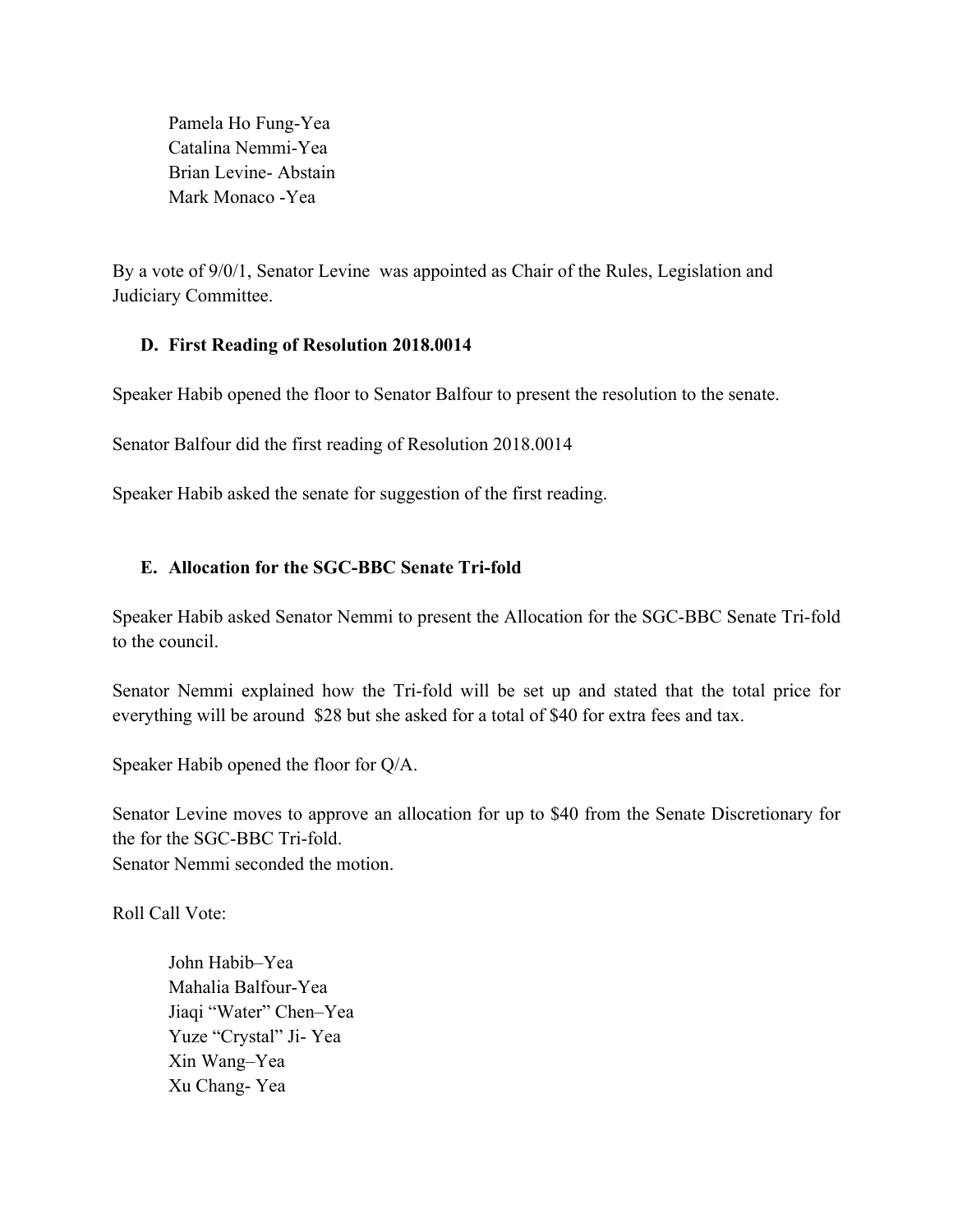Pamela Ho Fung-Yea Catalina Nemmi-Yea Brian Levine- Yea Mark Monaco -Yea

By a vote of 10/0/0 , Allocation for up to \$40 from the Senate Discretionary for the SGC-BBC Senate Tri-fold was approved.

## **DISCUSSION**

### **A. Student Concerns**

Speaker Habib asked the senate if they have heard any concerns from students.

Senator Chen mentioned that there is a hospitality student who wants to hold more events in panther square specially for hospitality students. He also wants to mae free events for students that includes food from different countries and that has food from the students' recipe. The student is simply asking for SGA to help him pronote these ideas and the student mentioned that, he is not asking SGA for any money because he already have sponsors.

Senator Chen stated that she asked the student for a business plan and asked him if he can come to the next senate meeting to fully present his idea.

## **REPORTS**

### **FINANCE CHAIR REPORT**

Senator Chen…

- Stated that she reached to the Fiance Chair at MMC and want to create relationships with them.
- Mentioned that during the Finance meeting, they discuss how to solve the problems with Finance Committee at MMC.
- Stated that taking a video is a good way to educate students about requirements applying the financial request.

### **OPERATIONAL REVIEW CHAIR REPORT**

Senator Wang…

• Spoke about what is Operational Review, why we should go through operational review.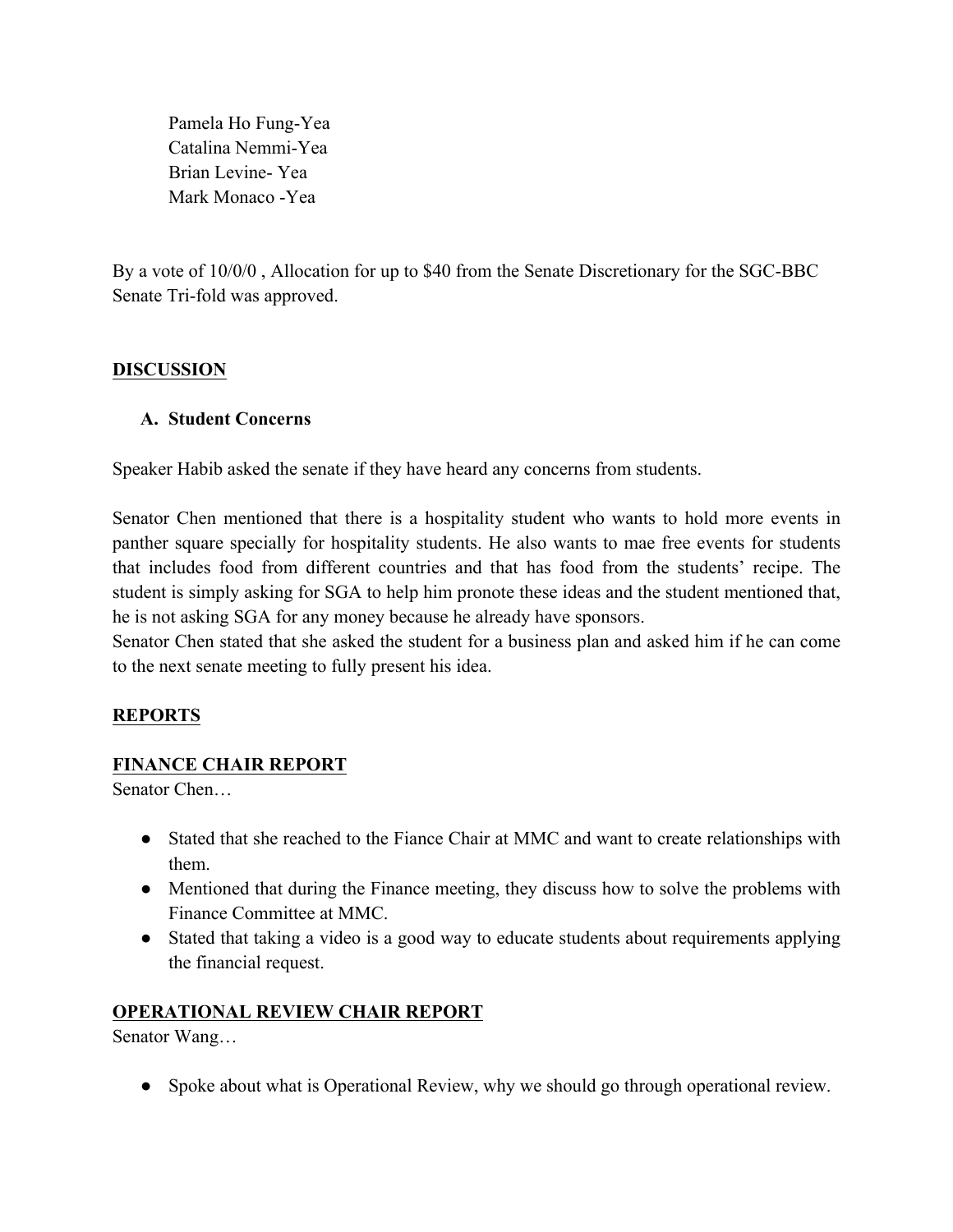● Spoke about what was audit reports and how to work with the Operational Review Committee to help view audits and make comments.

# **STUDENT ADVOCACY CHAIR REPORT**

Senator Balfour…

.

- Welcomed the new senators.
- Stated that she would like to get in contact with Lyft & Uber to see if the students living at Bayview can get a discount during the holiday season.
- Mentioned that she postponed her SGA meet & greet at Bayview to possibly week of welcome
- Stated that, "we are trying to meet and get in contact with parking and transportation to find out how we can improve the panther mover experience."
- Stated that, "we are working on several initiatives including a way to provide Bayview students with discounted rides to the supermarket."
- Stated that she is creating a Bayview flyer for the food pantry
- Mentioned that she is asking Barnes & Noble to add Kosher options to the store.
- Reminded the council that next committee meeting will be on Wednesday at 2:45 pm

Senator Levine moved to have RLJ Chair Report after Student Advocacy Chair Report. Senator Balfour seconded the motion.The motion was passed unanimously.

## **RLJ CHAIR REPORT**

Senator Levine…

- Mentioned that he wants to meet next week.
- Stated that if any senators needed assistance with Legislation, to reach out to him.

### **SENATOR'S REPORT**

Senator Nemmi…

● Stated that she wants to create a brochure with the pre requirements for each college/school and to give out to students.

Senator Ji…

• Stated that she had attended the student advocacy and operational review meetings, and mentioned that she learned how to comment and learn more from the forms of many events.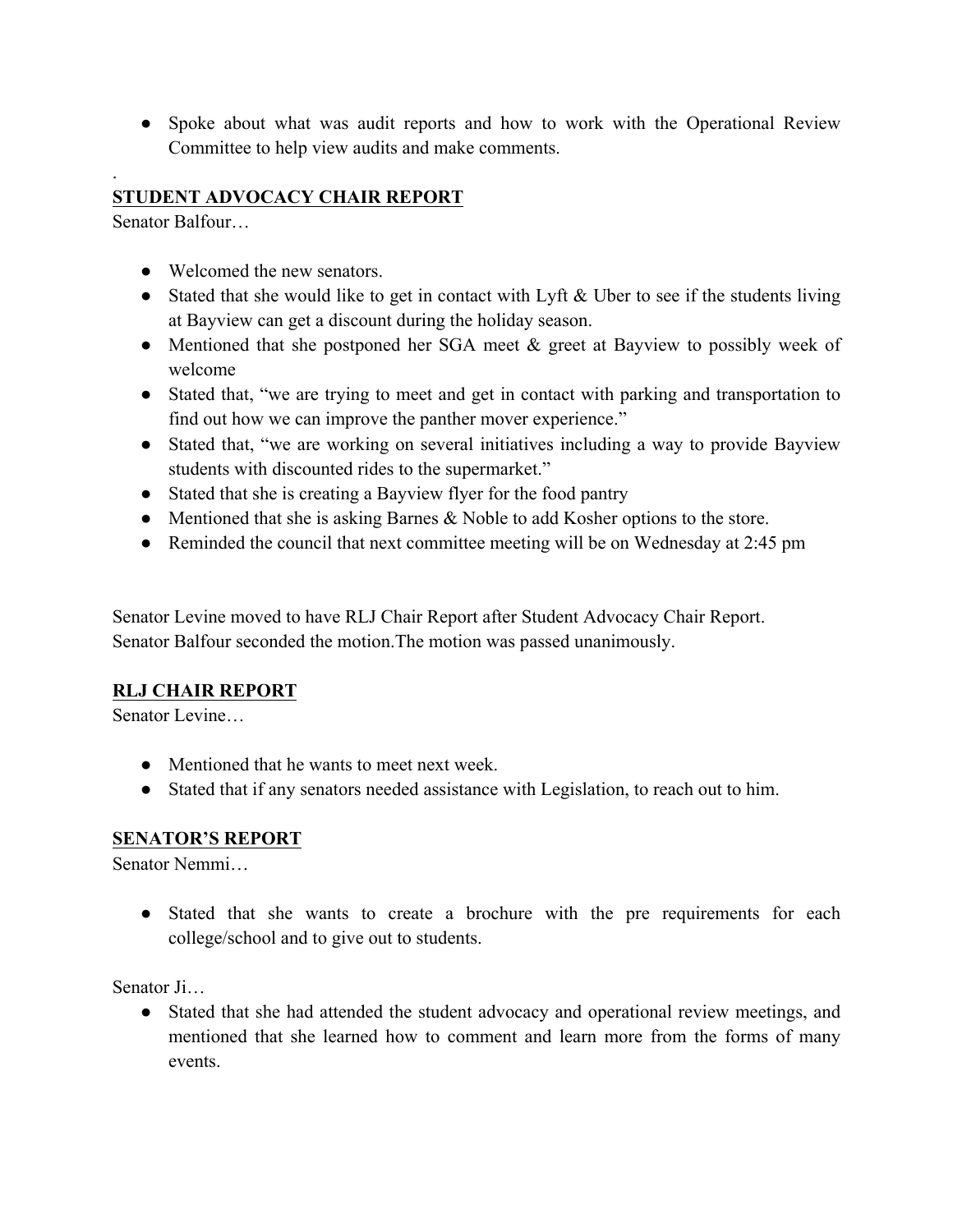## **PRESIDENT'S REPORT**

President Noel…

- Mentioned that the I-75 Campus had only one food option which was subway, however, it is closed down and he stated that the BBC are trying to help them with a solution.
- Stated that SGC-BBC is thinking about having more vending machines for the I-75 Campus as for right now.
- Stated that he was impressed by the senate at the "Conversation Series with President & Provost" because of the questions that was asked and how the senate care about the students.

Senator Levine moved to extend President's Report by 90 seconds.

Senator Nemmi seconded the motion. Motion passes.

- Stated that he spoke with the person who is in charge of the strategic plan and they are asking questions to students, a survey to see how FIU BBC can move forward as a university.
- Stated that when the senate want to take the survey, to come to his office.

## **ANNOUNCEMENTS**

- **A. Thanksgiving Dinner (BSU + Panther Power),** November 19th 6:00pm WUC Ballrooms **B. Artsy Event,** November 20th 4:00pm - 7:00pm Panther Plaza **C. Self Defense Class,** November 29th 6:00pm - 8:00pm
	- WUC Ballrooms
- **D. First Annual HSA (Haitian Student Association) Pageant,** November 30th 6:00pm WUC Ballrooms
- **E. The Rise Exposition,** December 7th 5:00pm-1:00pm 387 NE 70th St., Miami Florida

### **ADJOURNMENT**

Senator Nemmi moved to adjourn the meeting at 5:01pm. Senator Levine seconded the motion.